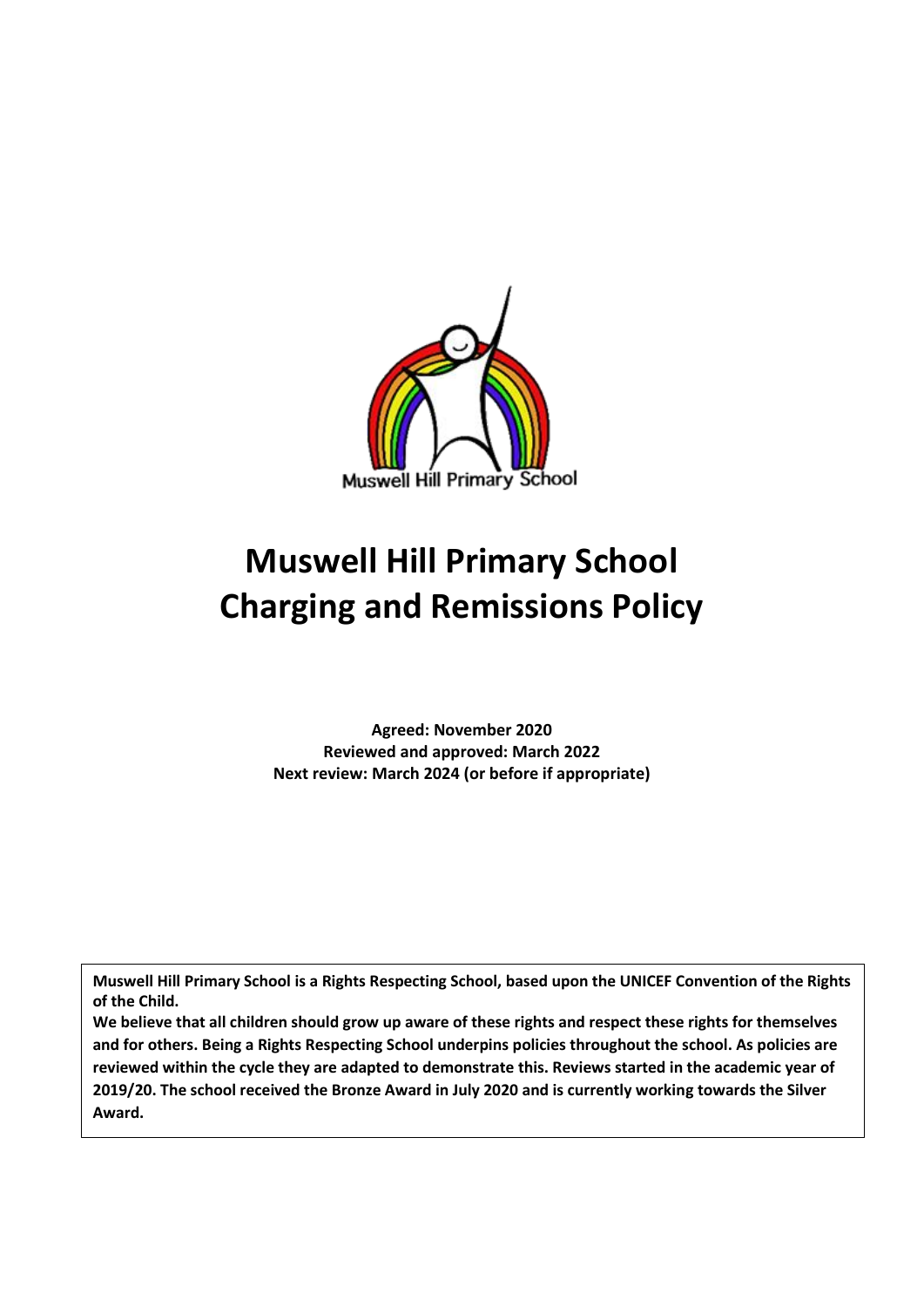#### **Introduction**

The Governing Body of Muswell Hill Primary School recognises the valuable contribution that the wide range of additional activities, including trips, clubs and residential experiences can make towards pupils' education. The Governing Body aims to promote and provide such activities both as part of a broad and balanced curriculum for the pupils of the school and as additional optional activities.

## **Preamble**

1. Activities offered wholly or mainly during the normal school teaching time are available to all pupils regardless of their parent's ability to meet the cost.

2. The school has the discretion to charge for optional activities provided wholly or mainly out of school hours.

3. The school has the right to invite voluntary contributions for the benefit of the school, or in support of any activity organised by the school, whether during or out of school hours.

## **Charges**

Activities outside of the normal school day may be subject to charges identified below. The school day begins at 8.55am and ends at 3.30pm. The Governing Body reserves the right to make a charge in the following circumstances for activities organised by the school:

## **Extended Services**

The school runs extended day services between 7.45am until 8.55am and then later in the day after school care between 3.30pm until 6.00pm on site. The charges for these are set by the Governing Body and subsidies are available for siblings and families receiving free school meals. We also offer a wide range of extended services run by agencies which are subject to a fee.

## **Costs for school year 20/21:**

# **Covid-19 Impact:**

Breakfast Club £6.00 per day (7.30am)7.45am - 8.55am children will then be taken to class MASC - after school club £12.50 per night - 3.30pm - 6.00pm (5.30pm)

All school run clubs must be paid up by the last day of the half term (approximately 5-6 weeks to pay in full). If clubs are not paid for by this date the child/family will not be prioritised for the same club the following term.

For Breakfast Club and MASC. All charges must be paid by the end of term or the place will be withdrawn for the following term.

Following on from the Community Review around MASC and Breakfast Club. Places are allocated on an annual basis - one full school year. Both working parents and single working parents will be prioritised and 10 places will be reserved for vulnerable children each night, with 3 remaining emergency places each night.

**NB: Parents and Carers will be asked to reapply over half term of Summer 1 (end of May/June bank holiday) and places will be allocated by the end of the first week back so parents have three months to adapt any childcare arrangements ready for the start of the new school year.**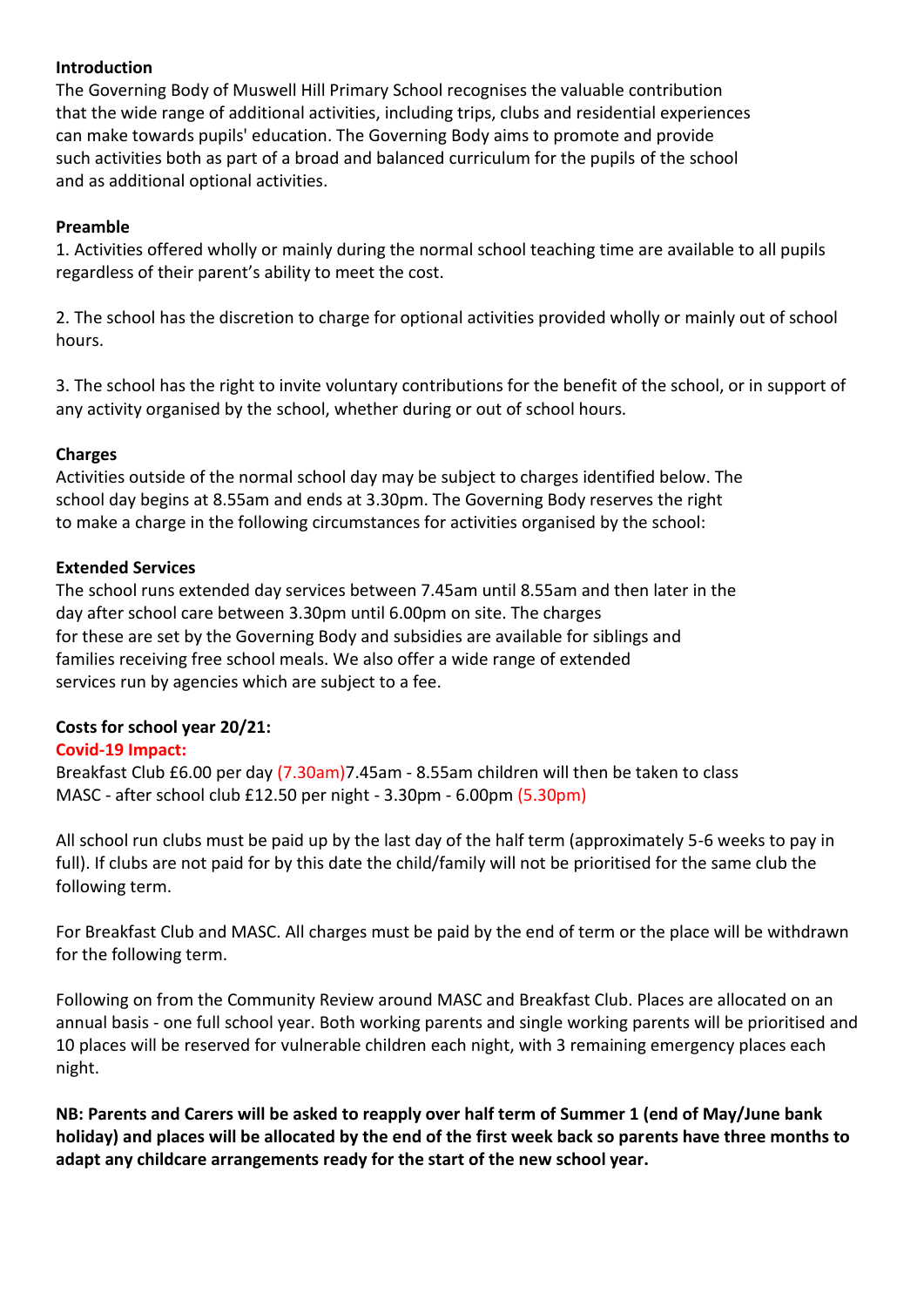## **School Journeys in School Hours**

The board and lodging element of approved residential activities deemed to take place in school hours. Parents will be invited to make a voluntary contribution towards the cost of the coach and activities.

#### **Individual Instrumental Tuition**

The cost to the pupil for providing any instrumental tuition that is not part of the normal Music Curriculum provided by the school.

#### **Charging in-kind**

The cost of materials, ingredients, equipment (or the provision of them by parents) for the following subjects: Design Technology, Science, Art & Craft. The Governing Body reserves the right to charge for ingredients and materials or require them to be provided if the parents have indicated in advance that they wish to own the finished product. Supplementary resources outside of the curriculum offer which parents may wish to purchase in order to enhance pupils' attainment/progress in the home e.g. revision books.

#### **Damage to property**

Subject to the school recognising that accidental damage can occur, the school will seek to recover the costs incurred as a result of any item of school property being damaged, broken or lost as a result of misbehaviour, thoughtless behaviour or carelessness. Parents will be charged for wilful damage by their children, to school property.

#### **School Visits**

The school reserves the right to recover the costs associated with the trip including indirect costs incurred.

The school reserves the right to cancel a trip if the costs incurred are not covered fully. In the event of this happening, any monies paid would be returned to parents and carers. The school also reserves the right to claim back the cost to the school of a school visit should a child willfully misbehave in school and is not allowed to participate in the visit.

#### **Residential Visits**

Cancellation made at the discretion of the Headteacher will incur charges dependent on the proximity of the deadline. Cancellation made by parents for health reasons must be supported by a medical certificate.

## **Professional duties**

The checking of personal details relating to passport applications, residency, adoption etc.

#### **General**

## **Additional Secondary School Reports**

The school will provide one report to support pupils' as they transfer to secondary school. If additional reports are required the school reserves the right to make a charge to parents.

## **Book Bags**

Pupils in Early years and KS1 are required to own a school Book Bag.